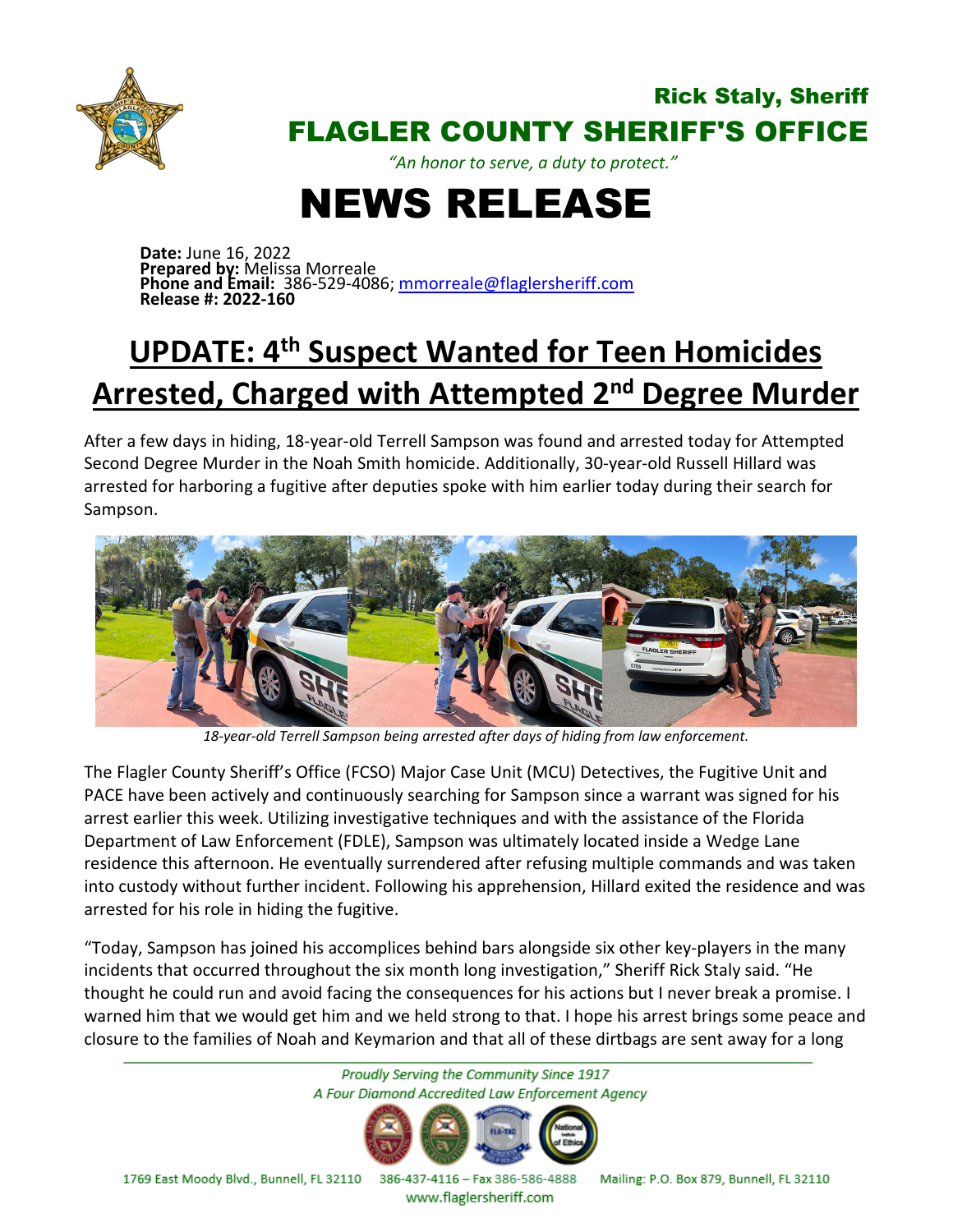time. I'd like to thank the FDLE, our Crisis Negotiations Team, SWAT and all the deputies involved in apprehending Sampson, including the second guy who thought harboring a fugitive was a good idea."

Hillard is being held at the Sheriff Perry Hall Inmate Detention Facility and is being charged with Felony Accessory After the Fact and Resisting Officer without Violence.

Sampson is being held at the Sheriff Perry Hall Inmate Detention Facility on no bond and is being charged with Attempted Second Degree Murder.

Additional charges may be pending further investigation.

#### **Original Release Date:** June 14, 2022 **Original Release #:** 2022-157

A Tuesday afternoon press conference held at the Kim. C. Hammond Justice Center began with an announcement of three arrests in the Noah Smith and Keymarion Hall homicides, with one suspect still at-large and all suspects facing charges for murder.

### **Three Arrested in Bunnell Teen Homicides, One At-Large, All Charged with either 1st or 2nd Degree Murder – Six Others Connected to the Murders Arrested on Various Charges**

A Tuesday afternoon press conference held at the Kim. C. Hammond Justice Center began with an announcement of three arrests in the Noah Smith and Keymarion Hall homicides, with one suspect still at-large and all suspects facing charges for murder.



*From Left to Right: Terrell Sampson, Tyrese Patterson, Stephen Monroe and Devandre Williams during booking at the jail.*

Sheriff Staly, State Attorney RJ Larizza and Bunnell Police Chief Brannon announced the arrests of 20 year-old Tyrese Patterson, 23-year-old Stephen Monroe and 18-year-old Devandre Williams, who are all being charged with First Degree Murder, and 18-year-old Terrell Sampson who has a warrant for his arrest for Attempted Second Degree Murder for the homicide of Noah Smith. In addition to the murder charge in Noah's death, Williams is facing charges of Second Degree Murder and Attempted Second

> Proudly Serving the Community Since 1917 A Four Diamond Accredited Law Enforcement Agency



1769 East Moody Blvd., Bunnell, FL 32110 386-437-4116 - Fax 386-586-4888

Mailing: P.O. Box 879, Bunnell, FL 32110

www.flaglersheriff.com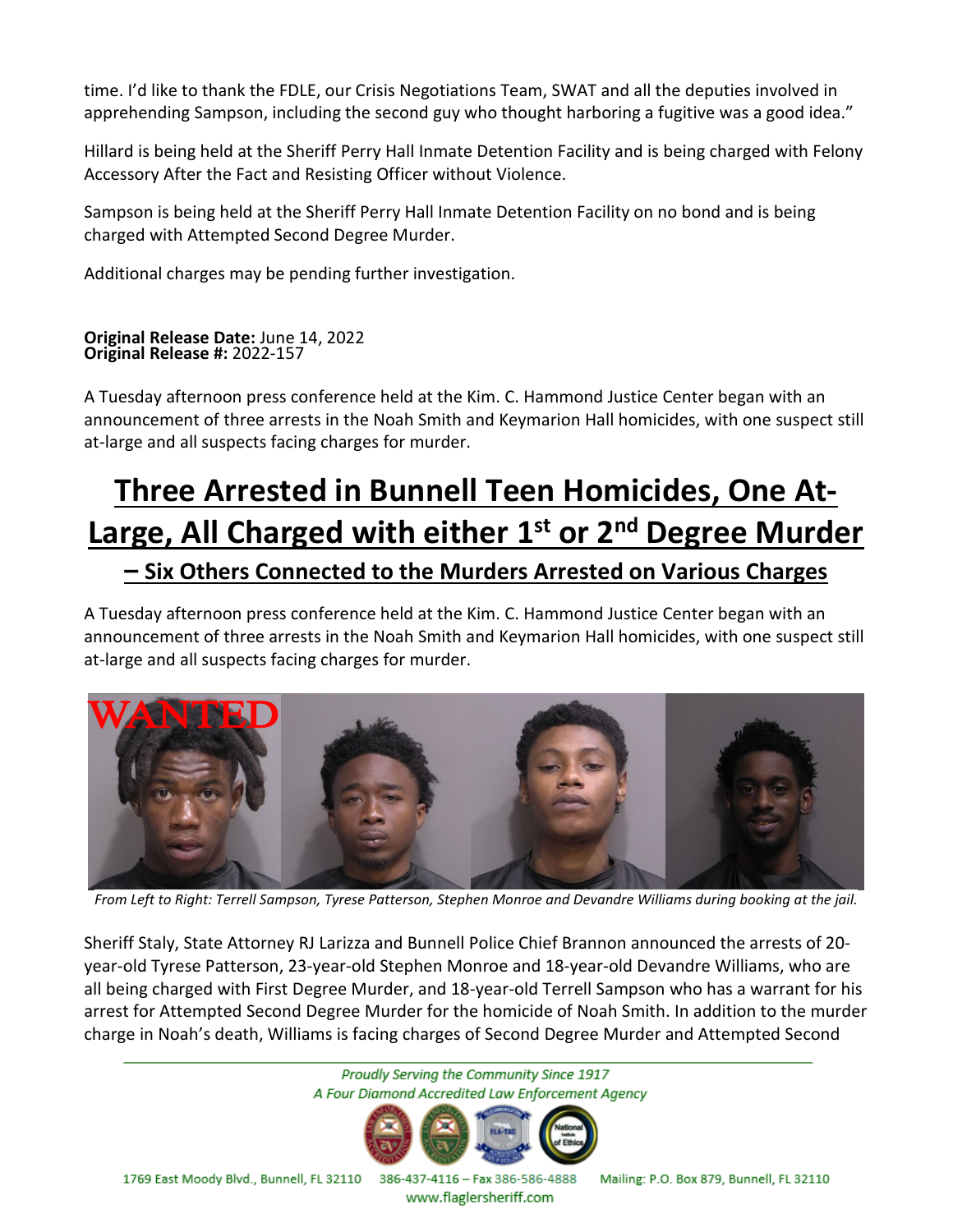Degree Murder with a Firearm for the homicide of Keymarion Hall.

During the evening hours of January 12, the Sheriff's 9-1-1 Dispatch Center received a report of a shooting that occurred on South Anderson Street in Bunnell, where 16-year-old Noah Smith was killed. This investigation was started by the Bunnell Police Department and later turned over to the Flagler County Sheriff's Office Major Case Unit (MCU).

The Flagler County Sheriff's Office (FCSO) also led the investigation of the May 3 homicide of 16-yearold Keymarion Hall, who was shot and killed in Bunnell in proximity to Smith's murder location. The Sheriff's Office has been contracted to handle all major cases for the City of Bunnell.

"The Major Case detectives worked over 2,500 hours and served 40 warrants in these cases," Sheriff Rick Staly said. "These were difficult cases based on the intertwining of the suspects, relatives and friends wanting to settle disputes with street justice. I'm very proud of everyone that worked so hard and their dedication to finding justice for Noah and Keymarion and their families. All four of these dirtbags played an active role in taking lives of these two young victims and will be spending their futures behind bars. I hope today's arrests help bring closure for the families knowing the murderers and their accomplices are being held accountable."

Throughout the investigation, Major Case Unit (MCU) Detectives observed multiple social media profiles, interactions, messages, comments, aggressive music content and pictures, to piece together the involvement of all four suspects. Social media footprints played a large role in evidence gathering and proving pre-meditation.

During the course of the investigation, it was also discovered there were two opposing sides to the local violence, including the "Bunnell" side and the "Palm Coast" side. These two groups chose "street justice" to resolve disputes instead of cooperating with law enforcement, which delayed detectives in gathering the evidence needed to arrest the suspects.

"I want the community to understand the magnitude of an investigation like this," Sheriff Staly added. "Detectives had to not only find the evidence, but work through multiple stories that didn't match the evidence, while certain members of the community preferred to take street justice into their own hands. Multiple incidents took place involving a handful of subjects that were linked to these senseless murders. Detectives worked endless hours to build solid cases and I hope these guys all get maximum sentences for their violent crimes."

Today, the three suspects are being held at the Sheriff Perry Hall Inmate Detention Facility on no bond, while Sampson is at-large. Tyrese Patterson, Stephen Monroe and Devandre Williams are all being charged with First Degree Murder and Terrell Sampson is being charged with Attempted Second Degree Murder in the homicide of Noah Smith. Additionally, Devandre Williams is being charged with Second Degree Murder and Attempted Second Degree Murder with a Firearm in the homicide of Keymarion Hall.

> Proudly Serving the Community Since 1917 A Four Diamond Accredited Law Enforcement Agency



1769 East Moody Blvd., Bunnell, FL 32110 386-437-4116 - Fax 386-586-4888

www.flaglersheriff.com

Mailing: P.O. Box 879, Bunnell, FL 32110